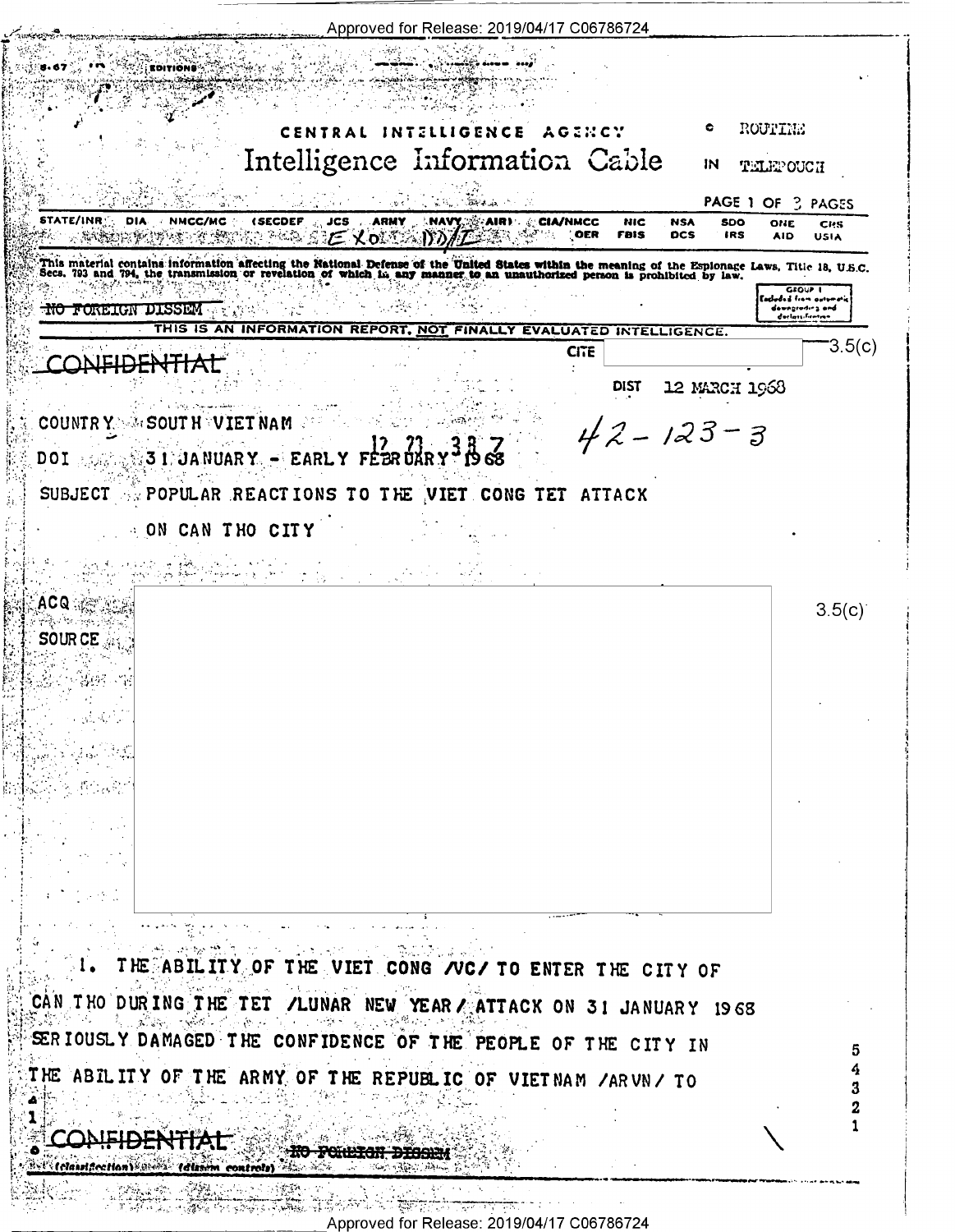| Approved for Release: 2019/04/17 C06786724 |  |  |
|--------------------------------------------|--|--|
|--------------------------------------------|--|--|

| ٠  |        |
|----|--------|
| IN | 3.5(c) |
|    |        |
|    | àis i  |

4 3  $\mathbf{2}$ 

PAGE 2 OF 3 PAGES

DEFEND THE CITY. MANY TOWNSPEOPLE COMMENTED THAT IF ARVN COULD NOT DEFEND ITS OWN CORPS HEADQUARTERS CITY, THE ENTIRE DELTA REGION MUST REE EVEN MORE VULNERABLE TO VC ATTACK AND SEIZURE. POPULAR MORALE IN ITHE CITY WAS BADEY DEPRESSED FOLLOWING THE VC ATTACK AND FEAR OF A SECOND ATTACK WAS WIDESPREAD. THE PEOPLE CRITICIZED ARVN MORE FOR ITS POOR INTELLIGENCE IN NOT HAVING ANY PRIOR WARNING OF THE VC ATTACK THAN FOR THE MANNERLIN WHICH THE TROOPS FOUGHT ONCE THE ATTACK WAS UNDERWAY. NEVERTHELESS, MANY PEOPLE WERE CONVINCED THAT THE VC WOULD HAVE OVERRUN THE CITY ON 31 JANUARY IF THE ATTACK HAD NOT BEEN STOPPED BY U.S. AIR FORCE AERIAL BOMBARDMENT. DESPITE THE DAMAGE CAUSED BY THE BOMBING, MANY OF THE PEOPLE OF THE TOWN WELCOMED THE AIR ATTACKS, REASONING THAT MORE LIVES WOULD  $_{\circ}$  HAVE BEEN (LOST BY  $^{y}$ A VC SUCCESS THAN WERE LOST  $^{''}$  IN THE BOMBING.

2. DESPITE LOW POPULAR MORALE RESULTING FROM THE ATTACK, NO ONE IN THE CITY WAS KNOWN TO HAVE JOINED THE VC SIDE DURING OR AFTER THE ATTACK. MOTHING WAS HEARD OF ANY BELIEF AMONG THE TOWNSPEOPLE THAT THE VC WOULD WIN THE WAR . RUMORS OF A COALITION GOVERNMENT INCLUDING THE NATIONAL FRONT FOR THE LIBERATION OF SOUTH VIETNAM WERE NOT WIDESPREAD IN THE CITY

**Idissem** control